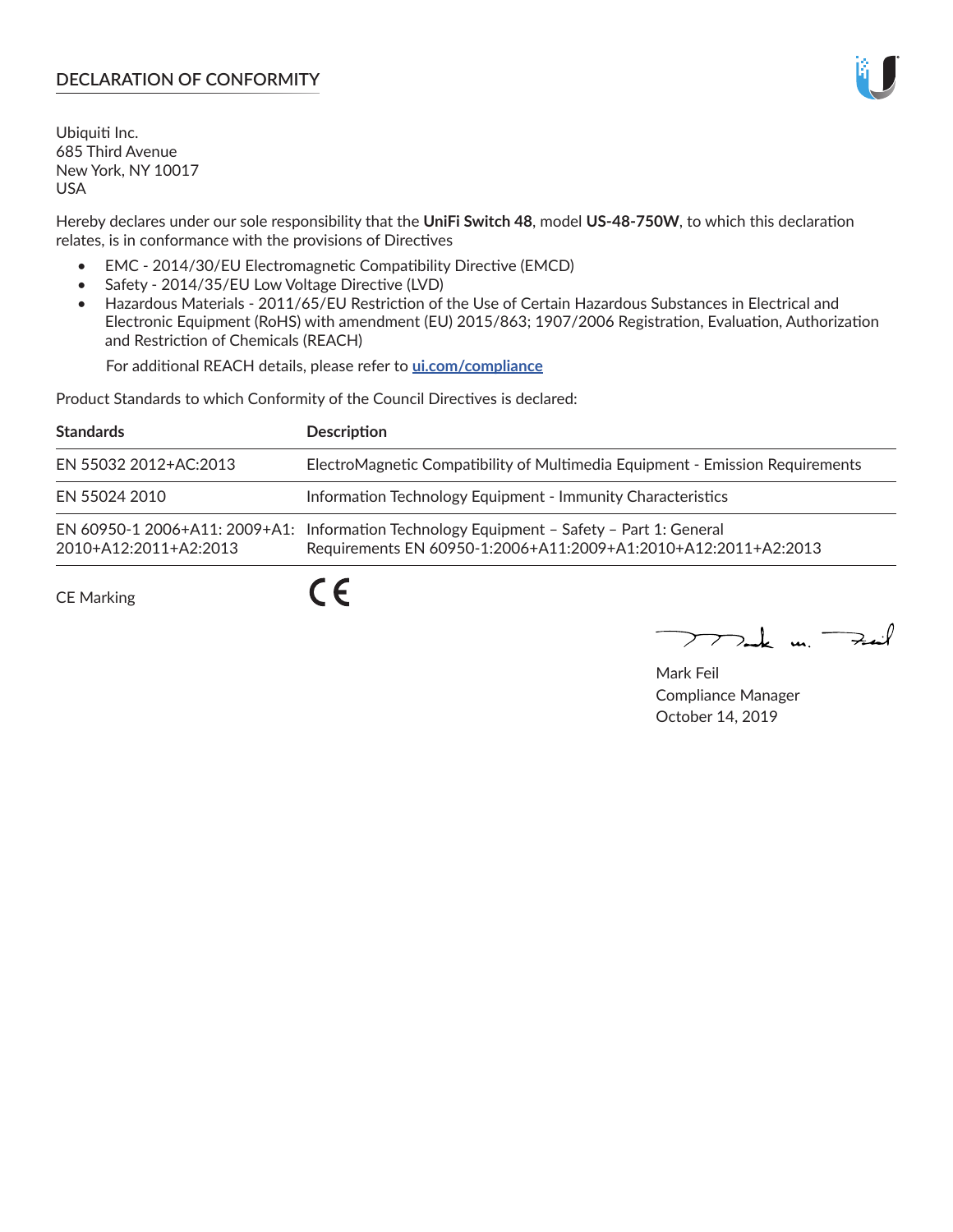# **DECLARATION OF CONFORMITY**



## **български** [Bulgarian]

С настоящото Ubiquiti декларира, че това устройство US-48-750W е в съответствие със съществените изисквания и други приложими разпоредби на Директиви 2014/30/ЕС, 2014/35/ЕС.

## **Hrvatski** [Croatian]

Ubiquiti ovim putem izjavljuje da je ovaj uređaj US-48-750W sukladan osnovnim zahtjevima i ostalim bitnim odredbama Direktiva 2014/30/EU, 2014/35/EU.

# **Čeština** [Czech]

Ubiquiti tímto prohlašuje, že toto US-48-750W zařízení, je ve shodě se základními požadavky a dalšími příslušnými ustanoveními směrnic 2014/30/EU, 2014/35/EU.

## **Dansk** [Danish]

Hermed, Ubiquiti, erklærer at denne US-48-750W enhed, er i overensstemmelse med de væsentlige krav og øvrige relevante krav i direktiver 2014/30/EU, 2014/35/EU.

## **Nederlands** [Dutch]

Hierbij verklaart Ubiquiti, dat deze US-48-750W apparaat, in overeenstemming is met de essentiële eisen en de andere relevante bepalingen van richtlijnen 2014/30/EU, 2014/35/EU.

## **English**

Hereby, Ubiquiti, declares that this US-48-750W device, is in compliance with the essential requirements and other relevant provisions of Directives 2014/30/EU, 2014/35/EU.

## **Eesti keel** [Estonian]

Käesolevaga Ubiquiti kinnitab, et antud US-48-750W seade, on vastavus olulistele nõuetele ja teistele asjakohastele sätetele direktiivide 2014/30/EL, 2014/35/EL.

## **Suomi** [Finnish]

Täten Ubiquiti vakuuttaa, että tämä US-48-750W laite, on yhdenmukainen olennaisten vaatimusten ja muiden sitä koskevien direktiivien 2014/30/EU, 2014/35/EU.

## **Français** [French]

Par la présente Ubiquiti déclare que l'appareil US-48-750W, est conforme aux exigences essentielles et aux autres dispositions pertinentes des directives 2014/30/UE, 2014/35/UE.

# **Deutsch** [German]

Hiermit erklärt Ubiquiti, dass sich dieses US-48-750W Gerät, in Übereinstimmung mit den grundlegenden Anforderungen und den anderen relevanten Vorschriften der Richtlinien 2014/30/EU, 2014/35/EU befindet.

## **Ελληνικά** [Greek]

Δια του παρόντος, Ubiquiti, δηλώνει ότι αυτή η συσκευή US-48-750W, είναι σε συμμόρφωση με τις βασικές απαιτήσεις και τις λοιπές σχετικές διατάξεις των οδηγιών 2014/30/EE, 2014/35/EE.

## **Magyar** [Hungarian]

Ezennel Ubiquiti kijelenti, hogy ez a US-48-750W készülék megfelel az alapvető követelményeknek és más vonatkozó 2014/30/EU, 2014/35/EU irányelvek rendelkezéseit.

## **Íslenska** [Icelandic]

Hér, Ubiquiti, því yfir að þetta US-48-750W tæki er í samræmi við grunnkröfur og önnur viðeigandi ákvæði tilskipana 2014/30/ESB, 2014/35/ESB.

## **Italiano** [Italian]

Con la presente, Ubiquiti, dichiara che questo dispositivo US-48-750W, è conforme ai requisiti essenziali ed alle altre disposizioni pertinenti delle direttive 2014/30/UE, 2014/35/UE.